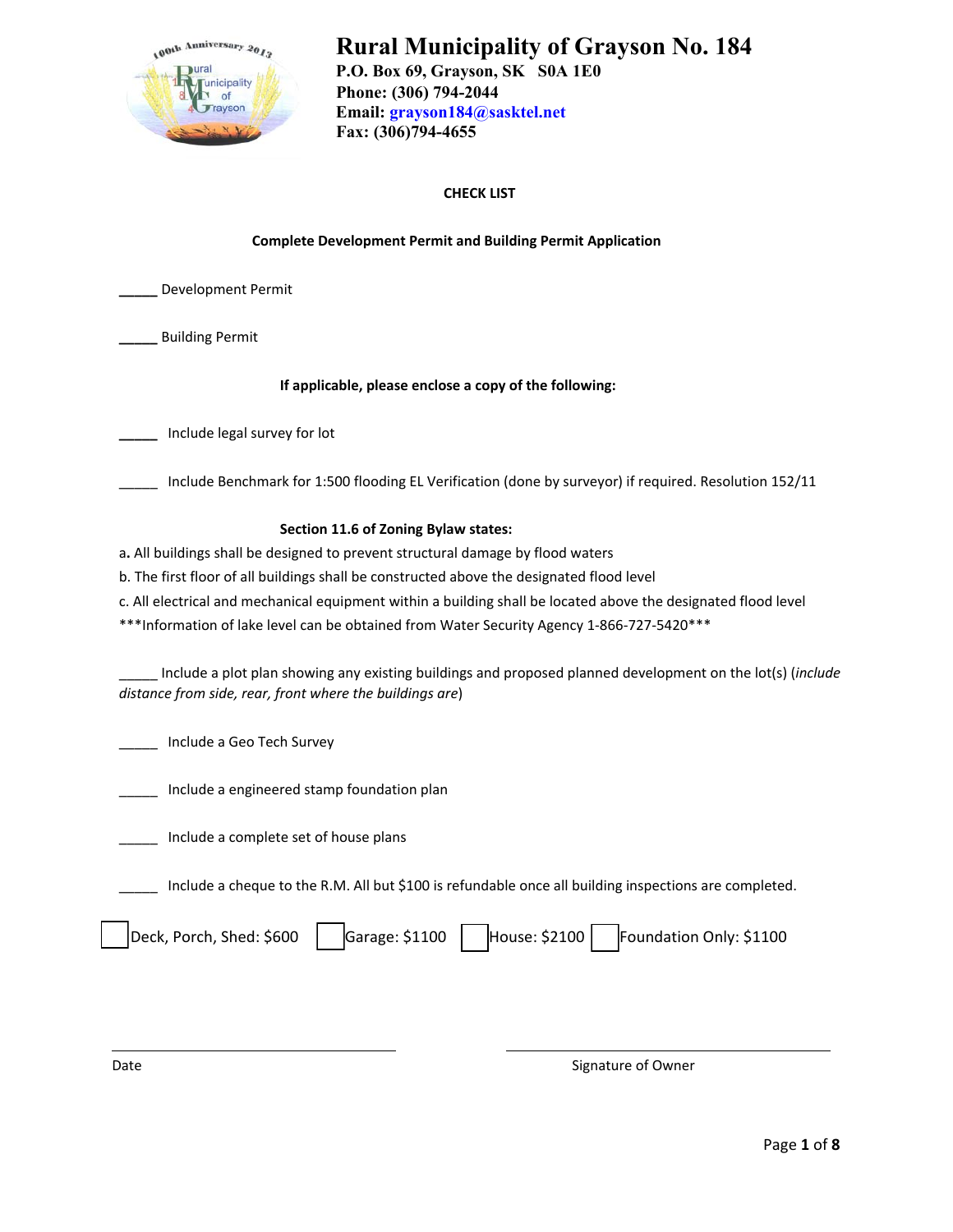

Please forward this application to the R.M. of Grayson Office via mail P.O. Box 69 Grayson, SK S0A 1E0 or email grayson184@sasktel.net . Once the Office receives the application it is then forwarded on to the Building Official. When the Building Official has received and reviewed the information and all the Building and Zoning Bylaws requirements are met, then the information is forwarded on to Council for review and a Development/Building Permit will be issued if there are no concerns.

Once the Development/Building Permit is issued, it is the responsibility of the applicant to ensure the Building Official is contacted for all required inspections.

‐‐‐‐‐‐‐‐‐‐‐‐‐‐‐‐‐‐‐‐‐‐‐‐‐‐‐‐‐‐‐‐‐‐‐‐‐‐‐‐‐‐‐‐‐‐‐‐‐‐‐‐‐‐‐‐‐‐‐‐‐‐‐‐‐‐‐‐‐‐‐‐‐‐‐‐‐‐‐‐‐‐‐‐‐‐‐‐‐‐‐‐‐‐‐‐‐‐‐‐‐‐‐‐‐‐‐‐‐‐‐‐‐‐‐‐‐‐‐‐‐‐‐‐‐‐‐‐‐‐‐‐‐‐‐‐‐

**Solid and Liquid Waste Disposal Facilities**: Contact Public Health Office (306) 786‐0600 for information and permits.

**Under Section 2.18 of the Zoning Bylaw** 

**All construction must be finished within 24 months from the date on the Building Permit. The final inspection must be made prior to that date. Occupancy cannot take place until final inspection has been completed or a temporary permit has been received from the R.M.t o b e able to occupy the building.**

**As per Resolution 301/21, any expired Building/Development Permits (after the 24 month period) must be reapplied for with a non-refundable fee of five hundred dollars (\$500.00) and further that an interest will be registered on the building title for any unresolved building official orders and expensed to the applicant.** 

**Under Section 2.16 Stop‐Work of the Zoning Bylaw** 

**The Development Officer may authorize action to stop any development which does not conform to this Bylaw, a development or servicing agreement, a Development Permit or condition, or a caveat under this Bylaw.** 

# **DO I NEED A WATER SECURITY AGENCY PERMIT?**

**The laws governing development in, or near, water are set out in** *The Environmental Management and Protection Act, 2010* **and** *The Environmental Management and Protection (General) Regulations.*

**Visit https://www.wsask.ca/ or call 1‐306‐786‐1490.** 

Date **Date 2008** Contract Contract Contract Contract Contract Contract Contract Contract Contract Contract Contract Contract Contract Contract Contract Contract Contract Contract Contract Contract Contract Contract Contrac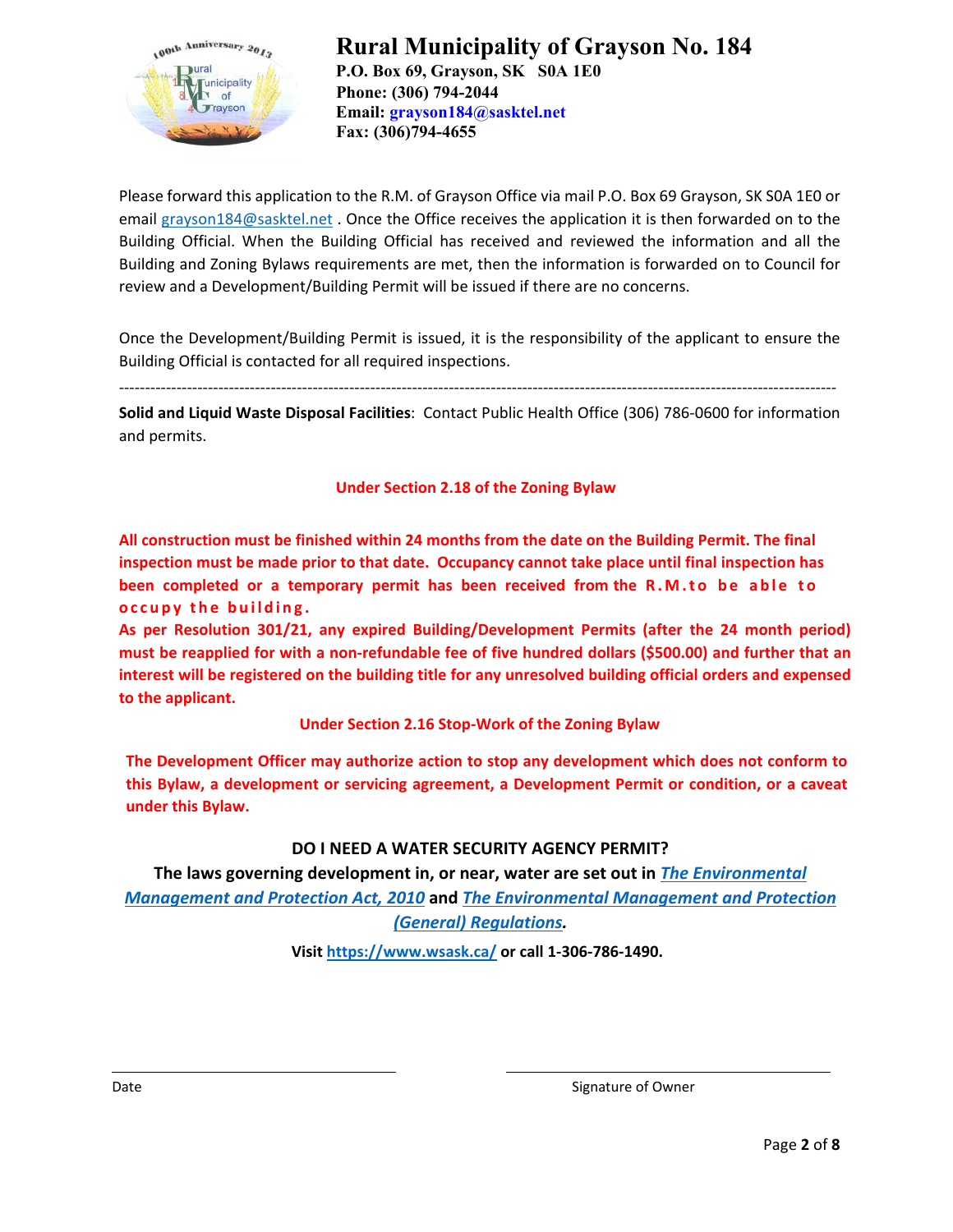

## **Bylaw No. 2004‐02 Appendix "A" RURAL MUNICIPALITY OF GRAYSON NO. 184**

Instructions to applicant for the completion of the application form for a Development Permit or a change of land use.

The application number will be assigned by the R.M. Office.

1. If you are applying for a permit for land which you do not own, please provide the name and address of the registered owner.

2. Present use of the land: (i.e. vacant lot, cottage or residential lot, cultivated farmland, pasture, etc.)

3. Description of proposed development: Fully describe what you propose to do. If your development includes any excavations, fills, land leveling, clearing, or removal of natural vegetation, please provide complete details. Drawings, diagrams, or photos are very helpful and may be required in some cases. Where your development includes the construction of a building, a Building Permit is required.

4. Site plan: Your site plan should include the following information:

- a) North directional arrow;
- b) The scale to which it is drawn;
- c) The dimensions and lot lines of the lots or parcels;

d) The dimensions and location of all existing and proposed buildings. Be sure to show the distances from the property lines to any buildings.

- e) The proposed development should be identified; (i.e. outline it in red)
- f) Topographical features; (i.e. watercourses, lakes, drainage ditches, sloughs, wooded areas, etc.)
- g) Location of streets, lanes, roads, power, gas, or telephone lines, etc.
- h) Size and location of any easements or right-of-ways, if any;
- i) Adjoining land uses.

5. A Surveyor's Certificate (Real Property Report) shall be provided to Council to be kept on file with the Development Permit application. This shall define where the boundaries of the lot are, where construction will take place, and be confirmed by legal survey.

6. When a proposed development lies in an environmentally sensitive area, flood hazard zone, slope instability district, or in proximity of a heritage "Site of a Special Nature", the proponent will be required to obtain all necessary reports at their own cost. (See Zoning Bylaw Overlay Districts)

7. Declaration by applicant: Be sure to complete this section and sign the application. An unsigned application will be returned.

Date **Date 2008** Contract Contract Contract Contract Contract Contract Contract Contract Contract Contract Contract Contract Contract Contract Contract Contract Contract Contract Contract Contract Contract Contract Contrac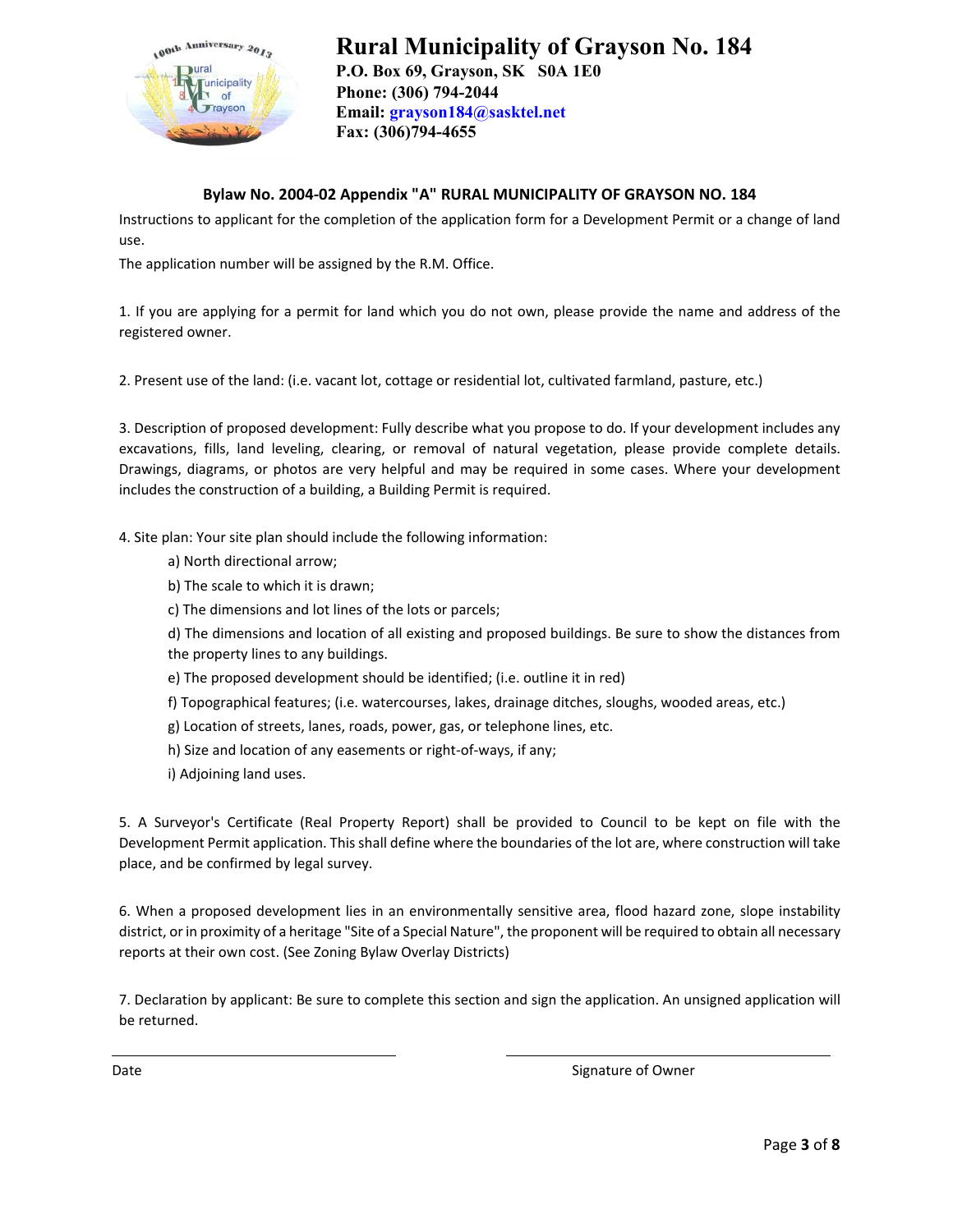

# **APPLICATION FOR BUILDING PERMIT**

| <b>REGISTERED OWNER INFORMATION</b>                                              |                                             |                                                                                                     |                                                                                                                                                                                                                                                                                                                                                                                                                                                                                         |                |
|----------------------------------------------------------------------------------|---------------------------------------------|-----------------------------------------------------------------------------------------------------|-----------------------------------------------------------------------------------------------------------------------------------------------------------------------------------------------------------------------------------------------------------------------------------------------------------------------------------------------------------------------------------------------------------------------------------------------------------------------------------------|----------------|
|                                                                                  |                                             |                                                                                                     |                                                                                                                                                                                                                                                                                                                                                                                                                                                                                         |                |
|                                                                                  |                                             |                                                                                                     |                                                                                                                                                                                                                                                                                                                                                                                                                                                                                         |                |
|                                                                                  |                                             |                                                                                                     |                                                                                                                                                                                                                                                                                                                                                                                                                                                                                         |                |
|                                                                                  |                                             |                                                                                                     |                                                                                                                                                                                                                                                                                                                                                                                                                                                                                         |                |
|                                                                                  |                                             |                                                                                                     |                                                                                                                                                                                                                                                                                                                                                                                                                                                                                         |                |
| <b>CONTRACTOR INFORMATION</b>                                                    |                                             |                                                                                                     |                                                                                                                                                                                                                                                                                                                                                                                                                                                                                         |                |
|                                                                                  |                                             |                                                                                                     |                                                                                                                                                                                                                                                                                                                                                                                                                                                                                         |                |
|                                                                                  |                                             |                                                                                                     |                                                                                                                                                                                                                                                                                                                                                                                                                                                                                         |                |
|                                                                                  |                                             |                                                                                                     |                                                                                                                                                                                                                                                                                                                                                                                                                                                                                         |                |
|                                                                                  |                                             |                                                                                                     |                                                                                                                                                                                                                                                                                                                                                                                                                                                                                         |                |
|                                                                                  |                                             | Project Start Date: ________________________________Completion Date: ______________________________ |                                                                                                                                                                                                                                                                                                                                                                                                                                                                                         |                |
| <b>Applicant Name:</b>                                                           |                                             | Phone:                                                                                              |                                                                                                                                                                                                                                                                                                                                                                                                                                                                                         |                |
|                                                                                  | Same as Registered Owner                    | Same as Contractor                                                                                  |                                                                                                                                                                                                                                                                                                                                                                                                                                                                                         |                |
| <b>LEGAL LAND DESCRIPTION</b>                                                    |                                             |                                                                                                     |                                                                                                                                                                                                                                                                                                                                                                                                                                                                                         |                |
| $\frac{1}{4}$                                                                    | Sec:<br>the contract of the contract of the |                                                                                                     | Twp: Rge:<br>$\frac{1}{2} \left( \frac{1}{2} \right) \left( \frac{1}{2} \right) \left( \frac{1}{2} \right) \left( \frac{1}{2} \right) \left( \frac{1}{2} \right) \left( \frac{1}{2} \right) \left( \frac{1}{2} \right) \left( \frac{1}{2} \right) \left( \frac{1}{2} \right) \left( \frac{1}{2} \right) \left( \frac{1}{2} \right) \left( \frac{1}{2} \right) \left( \frac{1}{2} \right) \left( \frac{1}{2} \right) \left( \frac{1}{2} \right) \left( \frac{1}{2} \right) \left( \frac$ | W <sub>2</sub> |
|                                                                                  |                                             |                                                                                                     |                                                                                                                                                                                                                                                                                                                                                                                                                                                                                         |                |
| Exner's Twin Bays   Greenspot   Moose Bay   Sunset Beach   RM of Grayson (Rural) |                                             |                                                                                                     |                                                                                                                                                                                                                                                                                                                                                                                                                                                                                         |                |
|                                                                                  |                                             |                                                                                                     |                                                                                                                                                                                                                                                                                                                                                                                                                                                                                         |                |
|                                                                                  |                                             |                                                                                                     |                                                                                                                                                                                                                                                                                                                                                                                                                                                                                         |                |

Date **Date of Owner Signature of Owner** Signature of Owner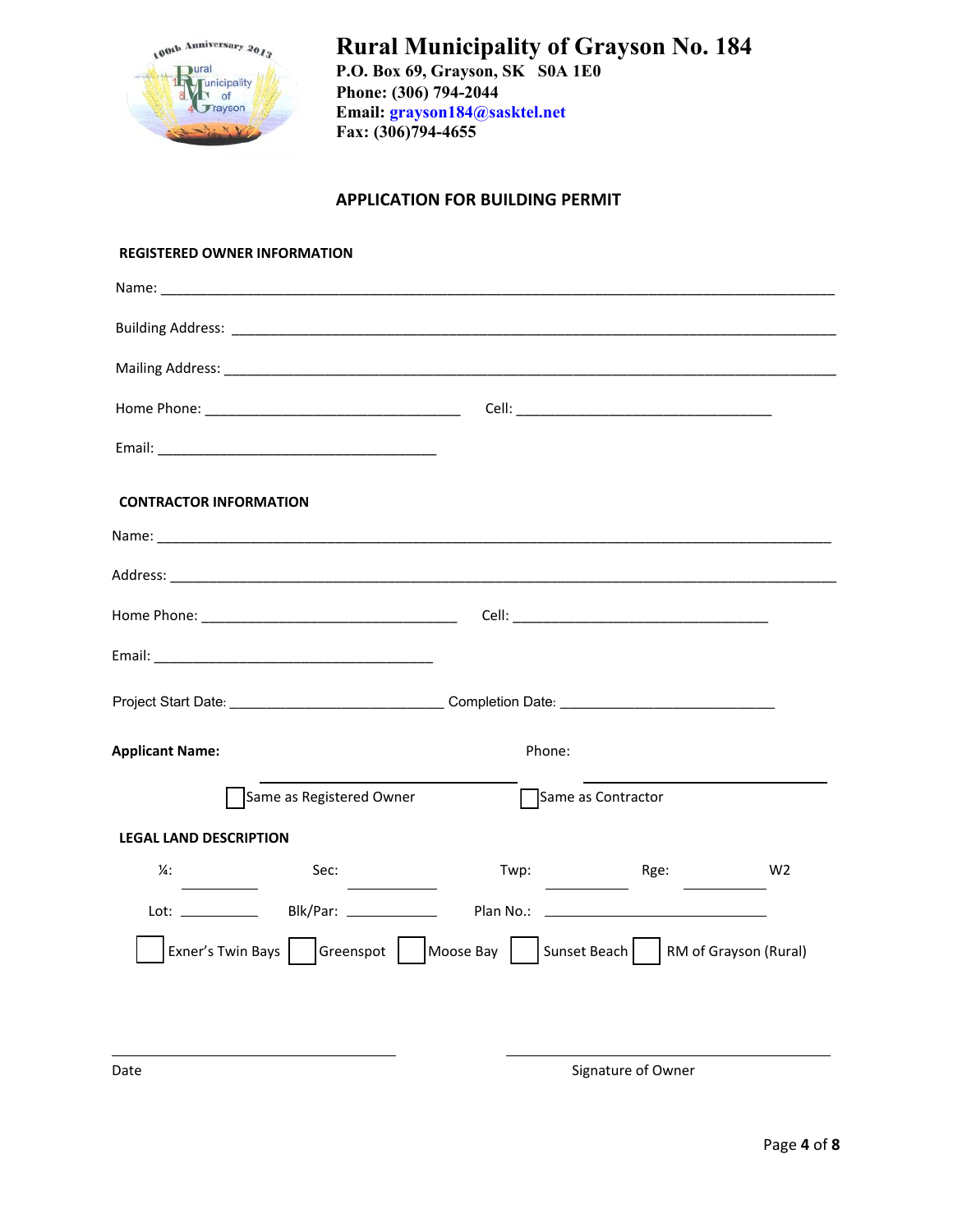| 100th Anniversary 2013                       |
|----------------------------------------------|
| ural<br><b>Tunicipality</b><br>of<br>Trayson |
|                                              |

#### **PROJECT DETAILS**

| Check one box on each line below that best describes the project: |                                     |  |                                                             |  |  |
|-------------------------------------------------------------------|-------------------------------------|--|-------------------------------------------------------------|--|--|
| New Building                                                      |                                     |  | $\Box$ Addition $\Box$ Renovation $\Box$ Accessory Building |  |  |
| $\Box$ Residential                                                | $\Box$ Commercial $\Box$ Industrial |  | Multi-unit Residential                                      |  |  |

Start Date: \_\_\_\_\_\_\_\_\_\_\_\_\_\_\_\_\_\_\_\_\_\_\_\_\_\_ Estimated Completion Date: \_\_\_\_\_\_\_\_\_\_\_\_\_\_\_\_\_\_\_\_\_\_\_\_\_\_\_\_

\_\_\_\_\_\_\_\_\_\_\_\_\_\_\_\_\_\_\_\_\_\_\_\_\_\_\_\_\_\_\_\_\_\_\_\_\_\_\_\_\_\_\_\_\_\_\_\_\_\_\_\_\_\_\_\_\_\_\_\_\_\_\_\_\_\_\_\_\_\_\_\_\_\_\_\_\_\_\_\_\_\_\_\_\_\_\_\_\_\_\_\_\_

Intended use and description of purposed development: \_\_\_\_\_\_\_\_\_\_\_\_\_\_\_\_\_\_\_\_\_\_\_\_\_\_

| Size:                  | Length:             | Width:        |
|------------------------|---------------------|---------------|
| # of Storeys:          | Height:             |               |
| # of Stairways:        | Width of Stairways: |               |
| # of Exits:            | Width of Exits:     | Fire Escapes: |
| Footings:              | Material:           | Size:         |
| Foundation:            | Material:           | Size:         |
| <b>Exterior Walls:</b> | Material:           | Size:         |
| Roof:                  | Material:           | Size:         |
| Studs:                 | Material:           | Spacing:      |
| Floor Joists:          | Material:           | Spacing       |
| Girders:               | Material:           | Spacing:      |
| Rafters:               | Material:           | Spacing:      |
| Chimneys:              | Number:             | Size:         |
|                        | Material:           | Thickness:    |
| Heating:               | Lighting:           | Plumbing:     |

OR: AS PER ATTACHED

**Sewage/Water System:** Approval to Construct from Public Health (attached :):  $\Box$ Yes  $\Box$ No  $\Box$ Not required \*if applicable, approval from Public Health is required before a Building Permit will be issued.

I hereby agree to comply with the Rural Municipality of Grayson No. 184 Bylaw respecting building and acknowledge that it is my responsibility to comply with all other applicable Bylaws, Acts and regulations including The National Building Code in place at time of construction, The Uniform Building and Accessibility Standards Act, and the Rural Municipality of Grayson's Zoning Bylaw regardless of any plan review or inspection that may or may not be carried out by the Building Official of the Rural Municipality of Grayson No. 184.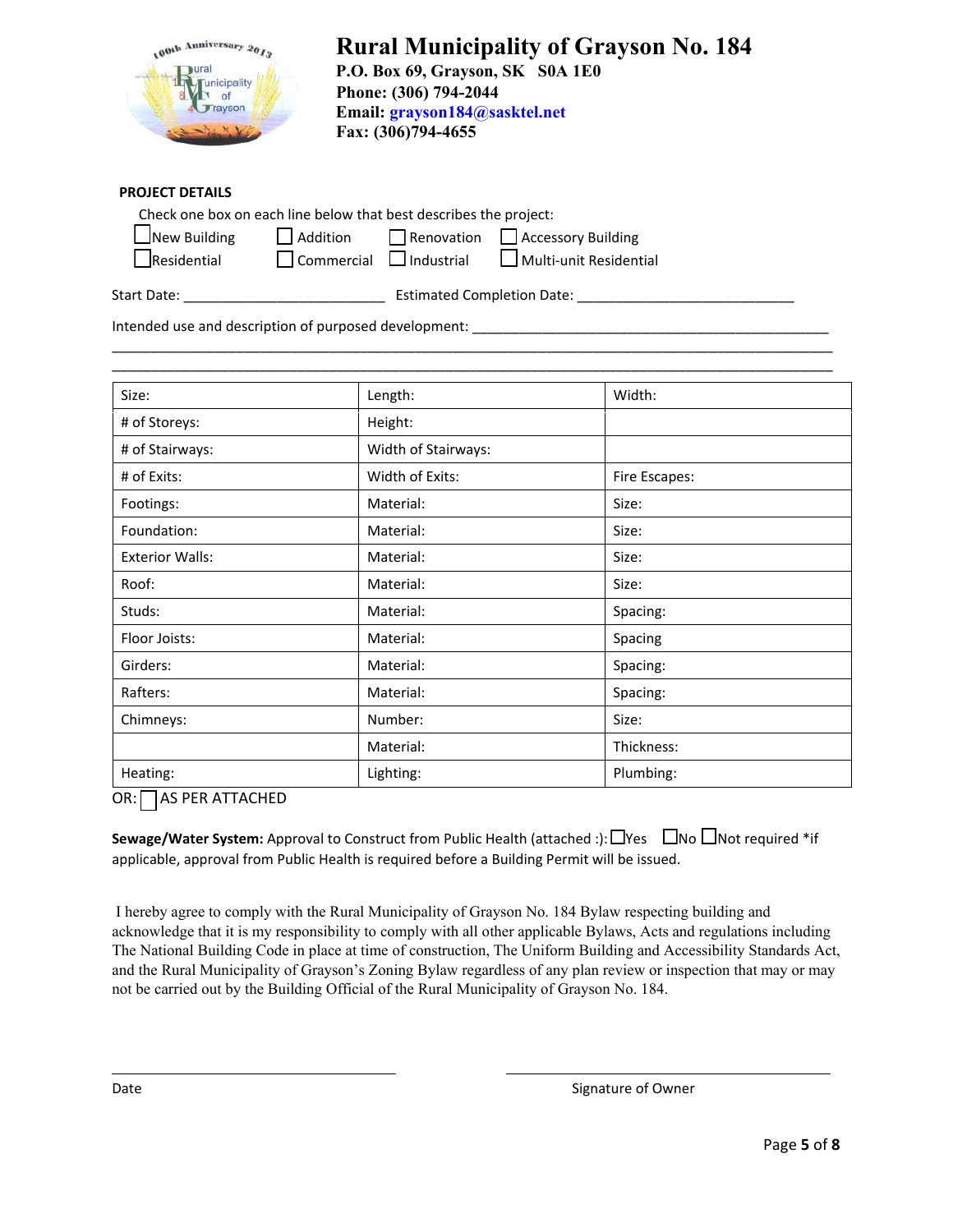

# **Rural Municipality of Grayson No. 184 P.O. Box 69, Grayson, SK S0A 1E0**

 **Phone: (306) 794-2044 Email: grayson184@sasktel.net Fax: (306)794-4655** 

#### **BENCHMARK FOR THE 1:500 EL Verification**

Section 11.6 of Zoning bylaw states:

- a) all buildings shall be designed to prevent structural damage by flood waters
- b) b) the first floor of all building shall be constructed above the designated flood level
- c) all electrical and mechanical equipment within a building ;shall be located above the designated flood level

I \_\_\_\_\_\_\_\_\_\_\_\_\_\_\_\_ \_\_\_\_\_ of \_\_\_\_\_\_\_\_\_\_\_\_\_\_\_\_\_\_\_\_\_\_\_\_\_ verify that the benchmark for the 1:500 EL Verification was verified by qualified personnel. (Resolution 155/09)

\_\_\_\_\_\_\_\_\_\_\_\_\_\_\_\_\_\_\_\_\_\_\_\_\_ \_\_\_\_\_\_\_\_\_\_\_\_\_\_\_\_\_\_\_\_\_\_\_\_\_\_\_\_\_\_\_\_

\_\_\_\_\_\_\_\_\_\_\_\_\_\_\_\_\_\_\_\_\_\_\_\_\_ \_\_\_\_\_\_\_\_\_\_\_\_\_\_\_\_\_\_\_\_\_\_\_\_\_\_\_\_\_\_\_\_

Witness: **Communist Communist Communist Communist Communist Communist Communist Communist Communist Communist Communist Communist Communist Communist Communist Communist Communist Communist Communist Communist Communist Co** 

Address Address Address Address Address Address Address Address Address Address Address Address Address Address A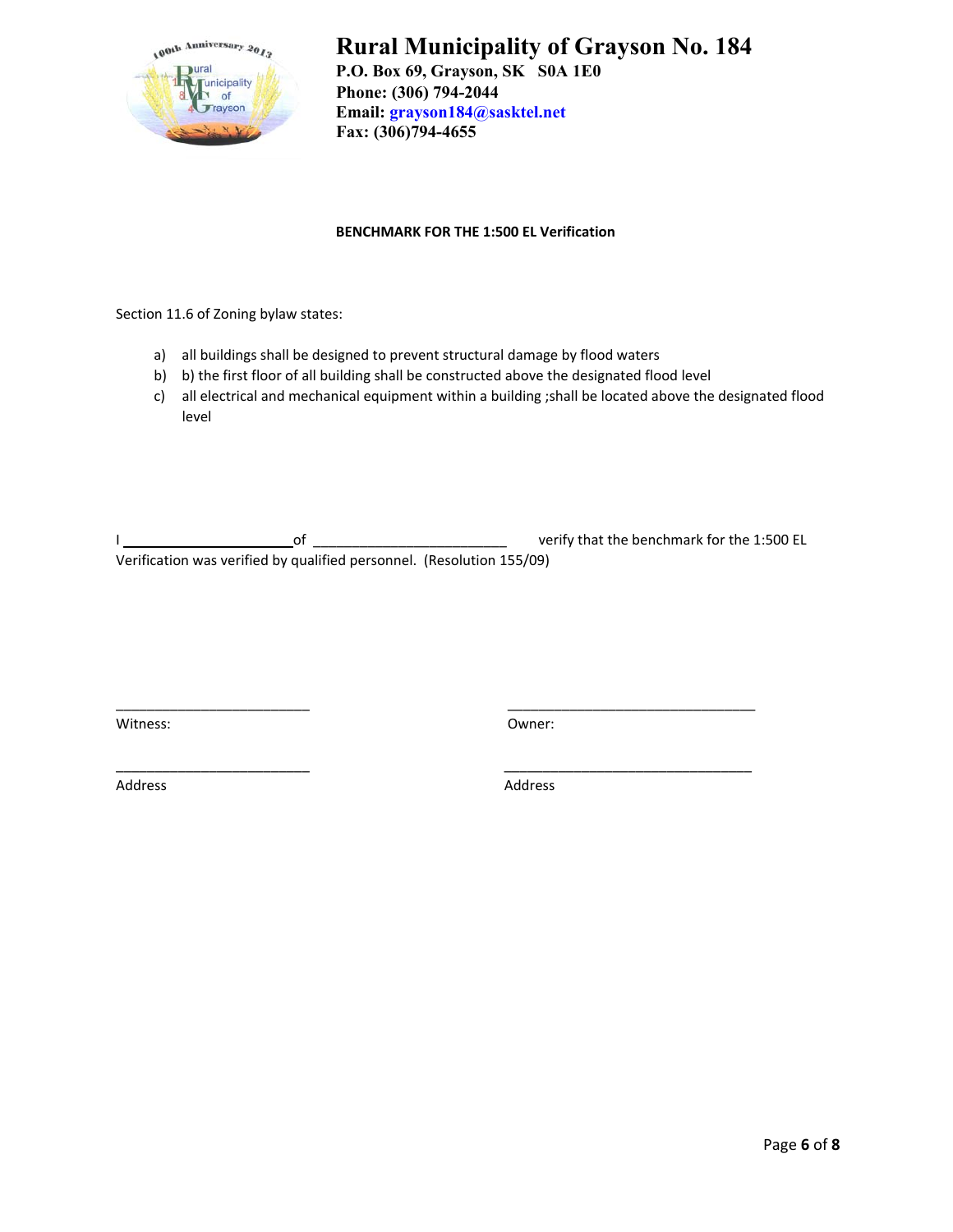

# **Rural Municipality of Grayson No. 184**

**P.O. Box 69, Grayson, SK S0A 1E0 Phone: (306) 794-2044 Email: grayson184@sasktel.net Fax: (306)794-4655** 

# **Information Required when Applying for a BUILDING PERMIT**

A Building Permit application form must be completed by the owner or an agent of the owner. Information required on the application form includes:

- Legal description and, if available, civic address or building location.
- Owner's, Designer's, and Contractor's or Builder's name, address, and telephone number.
- Use and size of building.
- Type of work being done (new, addition, alteration, renovation, repair, etc.)
- Construction information (materials).
- Value of construction for all of the work including materials, installed systems, labor, overhead, and profit.

Drawings must be submitted with the completed Building Permit application to show what will be built. All drawings should:

- Show the owner's name, project name, and date.
- Be drawn to scale (1.50 or ¼"=1', or to suit) and the scale should be noted.
- Be blackline or blueline prints on good quality paper.
- Have legible letters and dimensions that can be read from the bottom or right‐hand side of the page.
- If professional design is required, be marked with the architects or engineer's stamp and signature.
- Clearly show the locations of existing and new construction for additions, alterations, and renovations.

The required drawings are listed below. Information typically shown on these drawings is listed, but other information must be added if necessary to fully describe the proposed construction. For alterations and renovations, some of the drawings may not be required.

**SITE PLAN** – legal description of building location (or civic address, if available); size of site; size of the building(s); location of the building(s) in relationship to the property lines; north arrow; vehicle access to the property; parking; site drainage.

**FOUNDATION PLAN** – overall size of the foundation; size and location of footings, piles, foundation walls; size and location of openings for doors, windows; foundation drainage.

**FLOOR PLAN** – size and location of: interior and exterior walls; exits; fire separations; doors (including door swings and hardware); stair; windows; barrier-free entrances; barrier-free washrooms, other barrier-free facilities; built-in furnishings.

**STRUCTURAL PLANS** – size, material and location of: columns, beams, joists; studs; rafters; trusses; masonry walls; poured in place and precast concrete walls and floors; related structural details.

**ELEVATIONS** – views of all sides of the building; height of finished grade; exterior finishing materials; size and location of doors, windows; location of chimneys.

**CROSS‐SECTIONS AND DETAILS** – cut through views of the building; lists of all materials cut through including structural and finishing materials; vertical dimensions; stair dimensions and handrails; height of finished grade; wind, water, and vapor protection; insulation.